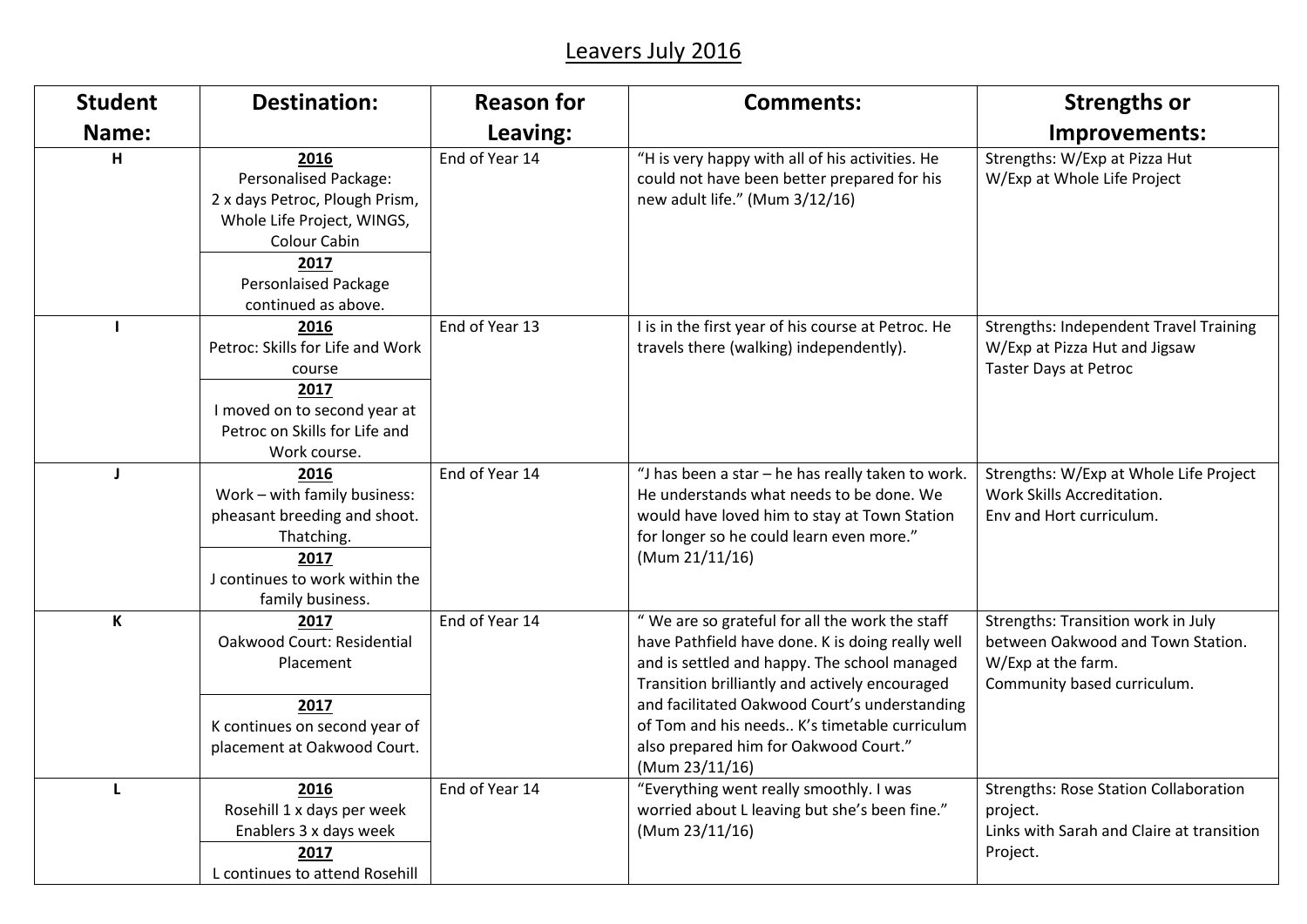|              | and spending time with                                                                                                                                                                                                      |                               |                                                                                                                                                                                                                                                                  |                                                                                                                                                                                               |
|--------------|-----------------------------------------------------------------------------------------------------------------------------------------------------------------------------------------------------------------------------|-------------------------------|------------------------------------------------------------------------------------------------------------------------------------------------------------------------------------------------------------------------------------------------------------------|-----------------------------------------------------------------------------------------------------------------------------------------------------------------------------------------------|
| M            | enablers.<br>Rosehill 3 x days per week<br>Enabler 1 x day week<br>PAC 1 x day week<br>2017<br>M continues with Rosehill and<br>Enablers. He is still enjoying<br>and playing Music.                                        | End of Year 14                | "Transition was fantastic. Feel let down by<br>Petroc, no chance M was going to get in,<br>through formal interview process. Really hard<br>to find somewhere to carry on friendship and<br>social life, but Rosehill manages this well "<br>(Mum 21/11/16)      | <b>Strengths: Rose Station Collaboration</b><br>project.<br>Musical performance opportunities,<br>work with Gary Thompson and<br>accreditation<br>W/Exp at Sainsburys, independence<br>skills |
| $\mathsf{N}$ | 2016<br>Rosehill 3 x days per week<br>2017<br>N continues at Rosehill.                                                                                                                                                      | End of Year 14                | "N is really happy. We're so grateful that you<br>told us about Rosehill. He goes 3 days a week<br>and loves it."<br>(Mum 21/11/16)                                                                                                                              | <b>Strengths: Rose Station Collaboration</b><br>project.                                                                                                                                      |
| O            | 2016<br>Work at family carpentry<br>business: Joshua Tree<br>4 x days weekly<br>2017<br>O continues to work 4 days at<br>Joshua Tree. Has a<br>'managerial' position - very<br>proud to show Laura M<br>around in May 2017. | End of Year 14                | "O loves work. His confidence has really gone<br>through the roof. He caught the bus into town<br>independently last week. This wouldn't have<br>been possible without Town Station."<br>(Mum 28/11/16)                                                          | Strengths: W/Exp at Jigsaw Furniture<br>Project<br><b>Two Bridges Cafe</b><br><b>Independent Travel Training</b>                                                                              |
| P            | 2016<br>Personalised Package- with<br>different enablers.<br>2017<br>Enablers continue.                                                                                                                                     | End of Year 14                | Very happy with education and transition.<br>Need more support from social services - more<br>hours needed.<br>21/11/16 (Mum)                                                                                                                                    | Would like to have continued with<br>further education, but Mum felt there<br>was nowhere appropriate.                                                                                        |
| Q            | 2016<br>Rosehill: Full-time<br>2017<br>Full time placement at Rosehill<br>continues.                                                                                                                                        | Left 1 term into Year 13.     | Q was not coping with high number of<br>transitions in his day. Close links between Town<br>Station and Rosehill, with visits exchanged from<br>staff in both placements. Transition booklet<br>used. Q reported to be calm and happy.<br>21/11/16 (Tom Gleeson) |                                                                                                                                                                                               |
| $\mathbf R$  | 2016<br>Continued education at local<br>college.<br>2017                                                                                                                                                                    | Moved out of area to<br>Kent. | Number not recognised for Mum. No follow up<br>possible.                                                                                                                                                                                                         |                                                                                                                                                                                               |